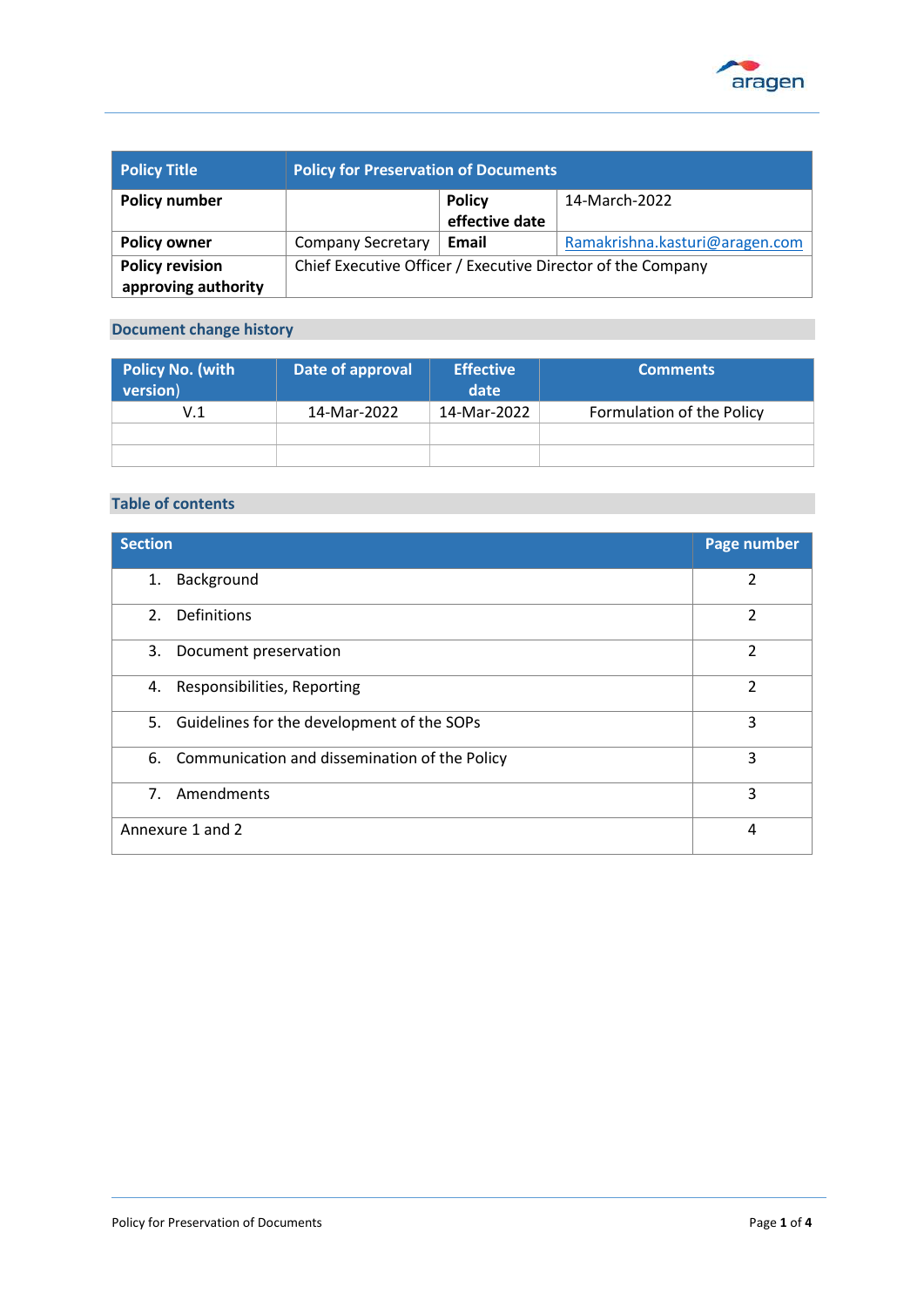

# **1. Background**

Aragen Life Sciences Private Limited ("**Company**") issued non-convertible debt securities in February 2022 which are listed on the BSE Limited ("**BSE**"). The Company is obligated to comply with all relevant rules and regulations framed by the Securities and Exchange Board of India ("**SEBI**") including the Securities and Exchange Board of India (Listing Obligations and Disclosure Requirements) Regulations, 2015 ("LODR Regulations").

This Policy is formulated pursuant to Regulation 9 of the LODR Regulations that mandates every listed company to have a policy on the preservation of documents.

This Policy specifies the documents that are required to be maintained and preserved in the Company considering their importance to the organization and to the stakeholders including the Government and Regulatory bodies and sets the standards for their maintenance and preservation.

This Policy is effective from 14th March, 2022 i.e., from the date of approval of the Board of Directors of the Company.

### **2. Definitions:**

"Documents" refers to all company records which include papers, files, registers, writings, memos, manuscripts, communications, agreements, sale deeds, conveyance licenses, opinions, press releases, circulars, judgments, orders, approvals, registration certificates, building plans, etc. generated or received or maintained by the Company in the course of its business either in physical form or in electronic form produced by a computer or by any other device but not limited to emails and attachments, scanned papers, word documents, presentations, spreadsheets, databases, pictures, graphics required to be maintained and preserved by the Company in physical or electronic form in terms of securities laws as defined under Regulation 2(1)(zf) of the LODR Regulations and other applicable laws & statutes.

#### **3. Document Preservation**

The Documents of permanent nature as listed in **Annexure 1** hereto including amendments made thereto from time to time, shall be maintained and preserved permanently in physical form and/or in an electronic form as permitted by applicable law.

Certain Documents including amendments made thereto from time to time, listed in **Annexure-2** shall generally be preserved for an archival period of not less than eight years in physical form and/or in an electronic form as permitted by applicable law, provided that such documents shall be preserved for shorter/extended periods as may be specified/required by law or as advised by the Legal department if such documents are relevant to any litigation.

# **4. Responsibilities, Reporting**

The respective Heads of Strategic Business Units (SBU)/Functional Heads of the Company shall be responsible for maintenance, preservation, and destruction of the Documents in terms of this Policy following the Standard Operating Procedures (SOPs) in this regard applicable to such department as approved by the internal Policy Committee.

The SOPs shall be put in place within a month of this Policy.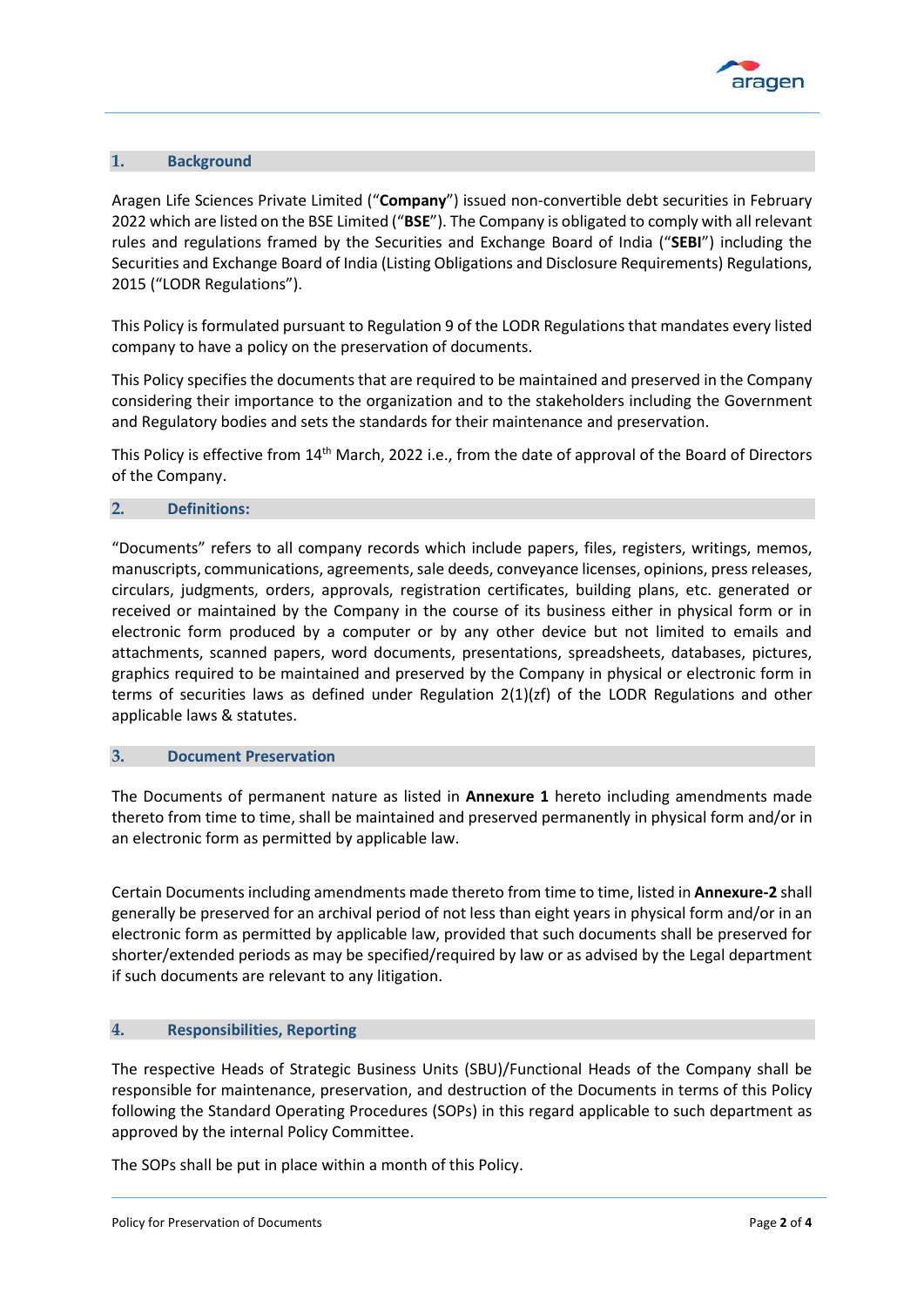

The respective Head of SBU/Functional Head shall affirm compliance of this Policy as part of statutory compliance certificate in the specified template to the legal function for reporting to the Board.

### **5. Guidelines for the development of SOPs**

The SOPs shall prescribe detailed procedures for maintenance, preservation, and destruction of The Documents that include among others,

- the way the Documents are to be prepared to ensure them to be a full and accurate record of the transactions;
- classification, filing, labelling, indexing, and preserving the Documents to avoid any damage;
- maintenance of appropriate registers for preservation and destruction of The Documents;
- periodicity, mode, and manner of destruction of The Documents;
- permitted delegation of the responsibility to authorized officers of the Company;
- Periodical confirmation of compliance; etc.

#### **6. Communication and dissemination of the Policy**

A copy of this policy shall be posted on the internal HR portal of the Company for information of and compliance by all the employees, and the website of the Company.

#### **7. Amendments**

The Director & CEO of the Company / Executive Director is authorized to amend this Policy to be consistent with the prevailing provisions of Acts, rules, guidelines, regulations, and by administrative/ business requirements of the Company. Any clarification needed on the Policy may be referred to Company Secretary.

\*\*\*